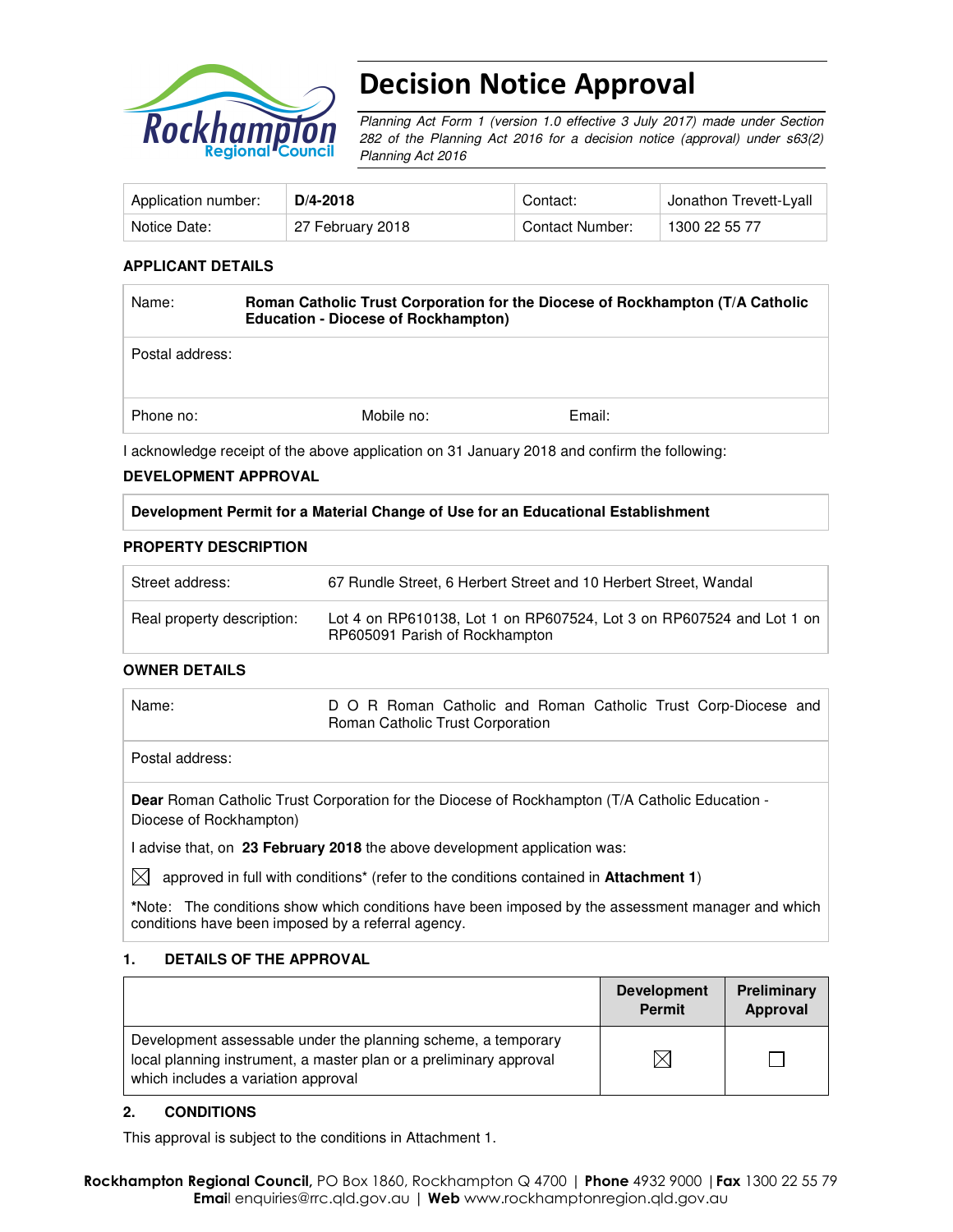### **3. FURTHER DEVELOPMENT PERMITS REQUIRED**

Please be advised that the following development permits are required to be obtained before the development can be carried out:

| Type of development permit required | Subject of the required development permit |
|-------------------------------------|--------------------------------------------|
| <b>Operational Works</b>            | <b>Access and Parking Works</b>            |
|                                     | Site Works                                 |
|                                     | Roof and Allotment Drainage Works          |
| Plumbing and Drainage Works         |                                            |
| <b>Building Works</b>               | <b>Demolition Works</b>                    |
|                                     | <b>Building Works</b>                      |

## **4. REFERRAL AGENCIES** NIL

#### **5. THE APPROVED PLANS**

**The approved development must be completed and maintained generally in accordance with the approved drawings and documents:** 

| Drawing/report title              | Prepared by                   | <b>Date</b>     | Reference<br>number |
|-----------------------------------|-------------------------------|-----------------|---------------------|
| Proposed Overall Site Plan        | <b>Tony Madden Architects</b> | January 2017    | SK-02               |
| Landscape Plan                    | <b>Tony Madden Architects</b> | January 2017    | $SK-03$             |
| <b>Proposed Carpark Extension</b> | <b>Tony Madden Architects</b> | January 2017    | SK-04               |
| Proposed Admin & Learning Support | <b>Tony Madden Architects</b> | January 2017    | $SK-0.5$            |
| Elevations                        | <b>Tony Madden Architects</b> | January 2017    | SK-06               |
| Proposed GLA                      | <b>Tony Madden Architects</b> | March 2017      | SK-07               |
| Engineering Infrastructure Report | Calibre Consulting            | 22 January 2018 | 17-003063           |

#### **6. CURRENCY PERIOD FOR THE APPROVAL (S.85)**

The standard currency periods stated in section 85 of Planning Act 2016 apply to each aspect of development in this approval, if not stated in the conditions of approval attached.

#### **7. STATEMENT OF REASONS**

| <b>Description of the</b><br>development | The proposed development is for a Material Change of Use for an Educational<br>Establishment                                                                                                                                                                                                                                                              |  |
|------------------------------------------|-----------------------------------------------------------------------------------------------------------------------------------------------------------------------------------------------------------------------------------------------------------------------------------------------------------------------------------------------------------|--|
| <b>Reasons for Decision</b>              | Assessment of the development against the relevant zone purpose, planning<br>scheme codes and planning scheme policies demonstrates that the proposed<br>development will not cause significant adverse impacts on the surrounding<br>natural environment, built environment and infrastructure, community facilities,<br>or local character and amenity. |  |
| <b>Assessment</b><br><b>Benchmarks</b>   | The proposed development was assessed against the following assessment<br>benchmarks:                                                                                                                                                                                                                                                                     |  |
|                                          | Community Facilities Zone Code;                                                                                                                                                                                                                                                                                                                           |  |
|                                          | Steep Land Overlay Code:                                                                                                                                                                                                                                                                                                                                  |  |
|                                          | Access, Parking and Transport Code;                                                                                                                                                                                                                                                                                                                       |  |
|                                          | Landscape Code;                                                                                                                                                                                                                                                                                                                                           |  |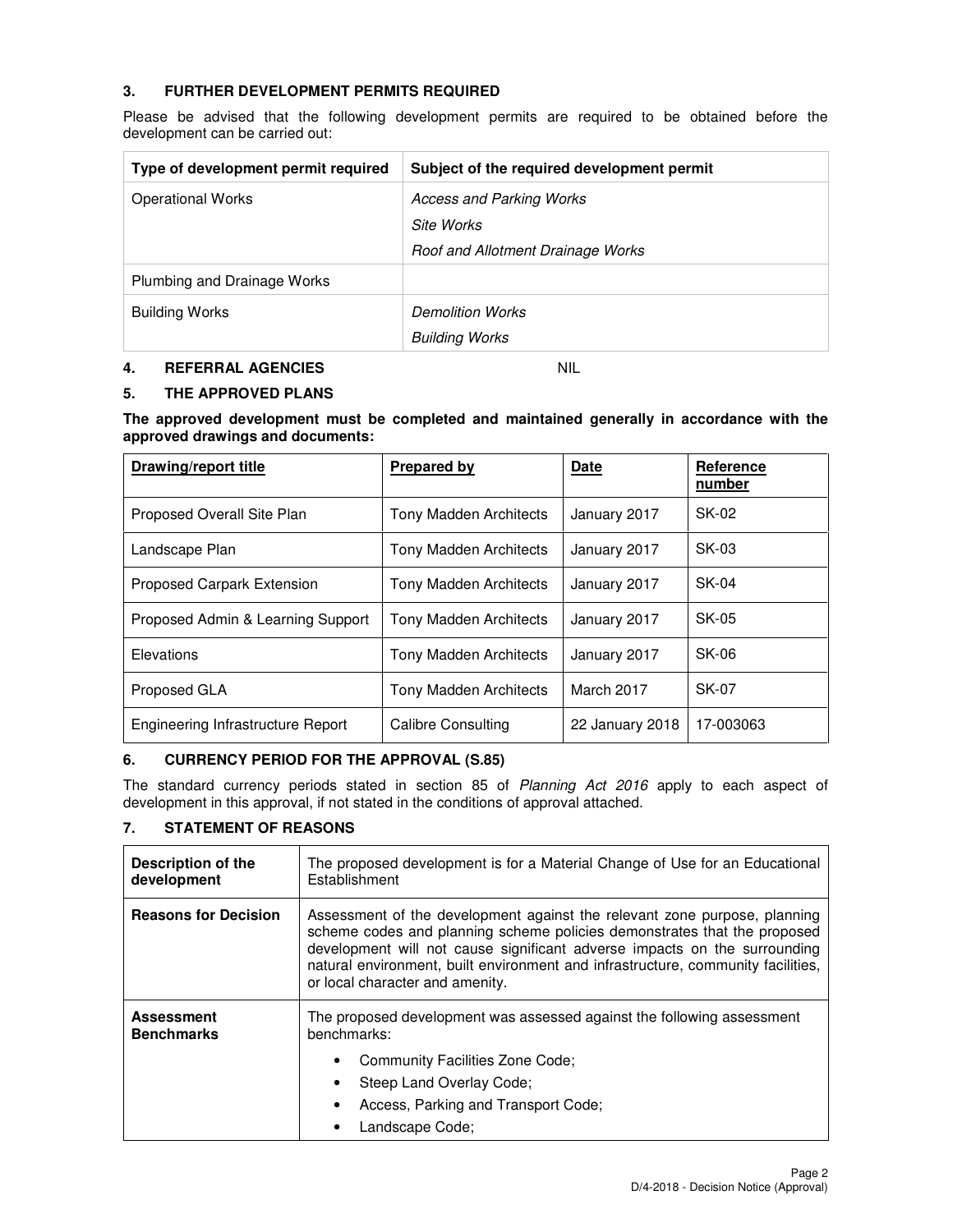| Stormwater Management Code; |
|-----------------------------|
| Waste Management Code;      |
| Water and Sewer Code; and   |
| Works Code.                 |

#### **8. RIGHTS OF APPEAL**

The rights of an applicant to appeal to a tribunal or the Planning and Environment Court against a decision about a development application are set out in chapter 6, part 1 of the Planning Act 2016. For particular applications, there may also be a right to make an application for a declaration by a tribunal (see chapter 6, part 2 of the Planning Act 2016).

#### Appeal by an applicant

An applicant for a development application may appeal to the Planning and Environment Court against the following:

- the refusal of all or part of the development application
- a provision of the development approval
- the decision to give a preliminary approval when a development permit was applied for
- a deemed refusal of the development application.

An applicant may also have a right to appeal to the Development tribunal. For more information, see schedule 1 of the Planning Act 2016.

The timeframes for starting an appeal in the Planning and Environment Court are set out in section 229 of the Planning Act 2016.

**Attachment 2** is an extract from the Planning Act 2016 that sets down the applicant's appeal rights and the appeal rights of a submitter.

#### **9. WHEN THE DEVELOPMENT APPROVAL TAKES EFFECT**

This development approval takes effect:

From the time the decision notice is given  $-$  if there is no submitter and the applicant does not appeal the decision to the court.

#### Or

When the submitter's appeal period ends  $-$  if there is a submitter and the applicant does not appeal the decision to the court.

Or

Subject to the decision of the court, when the appeal is finally decided  $-$  if an appeal is made to the court.

This approval will lapse unless substantially commenced within the above stated currency periods (refer to sections 85 of Planning Act 2016 for further details).

#### **10. ASSESSMENT MANAGER**

| Tarnya Fitzgibbon<br>Name:<br>Date: 27 February 2018<br>Signature:<br><b>COORDINATOR</b><br><b>DEVELOPMENT ASSESSMENT</b> |
|---------------------------------------------------------------------------------------------------------------------------|
|---------------------------------------------------------------------------------------------------------------------------|

## **Attachment 1 – Conditions of the approval**

**Part 1 – Conditions imposed by the assessment manager** [Note: where a condition is imposed about infrastructure under Chapter 4 of the Planning Act 2016, the relevant provision of the Act under which this condition was imposed must be specified.]

#### **Attachment 2—Extract on appeal rights**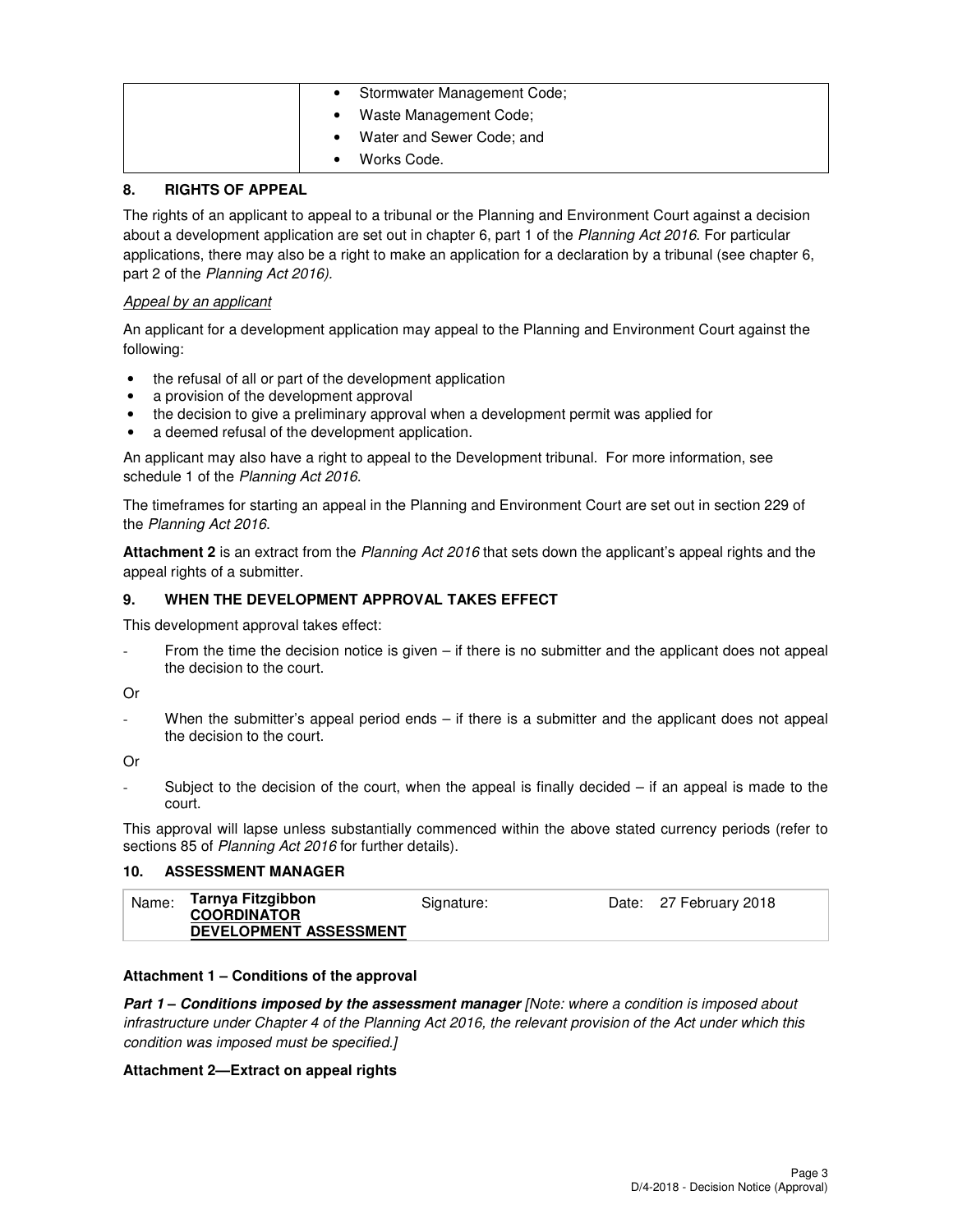

## **Attachment 1 – Part 1 Rockhampton Regional Council Conditions**

Planning Act 2016

- 1.0 ADMINISTRATION
- 1.1 The Developer and his employee, agent, contractor or invitee is responsible for ensuring compliance with the conditions of this development approval.
- 1.2 Where these Conditions refer to "Council" in relation to requiring Council to approve or to be satisfied as to any matter, or conferring on the Council a function, power or discretion, that role may be fulfilled in whole or in part by a delegate appointed for that purpose by the Council.
- 1.3 All conditions, works, or requirements of this development approval must be undertaken, completed, and be accompanied by a Compliance Certificate for any operational works required by this development approval:
	- 1.3.1 to Council's satisfaction;
	- 1.3.2 at no cost to Council; and
	- 1.3.3 prior to the commencement of the use,

unless otherwise stated.

- 1.4 Infrastructure requirements of this development approval must be contributed to the relevant authorities, where applicable, at no cost to Council, prior to the commencement of the use, unless otherwise stated.
- 1.5 The following further Development Permits must be obtained prior to the commencement of any works associated with their purposes:
	- 1.5.1 Operational Works:
		- (i) Access and Parking Works;
		- (ii) Roof and Allotment Drainage;
		- (iii) Site Works;
	- 1.5.2 Plumbing and Drainage Works; and
	- 1.5.3 Building Works:
		- (i) Demolition Works; and
		- (ii) Building Works.
- 1.6 All Development Permits for Operational Works and Plumbing and Drainage Works must be obtained prior to the issue of a Development Permit for Building Works.
- 1.7 All works must be designed, constructed and maintained in accordance with the relevant Council policies, guidelines and standards, unless otherwise stated.
- 1.8 All engineering drawings/specifications, design and construction works must be in accordance with the requirements of the relevant Australian Standards and must be approved, supervised and certified by a Registered Professional Engineer of Queensland.

#### 2.0 APPROVED PLANS AND DOCUMENTS

2.1 The approved development must be completed and maintained generally in accordance with the approved plans and documents, except where amended by any condition of this development approval: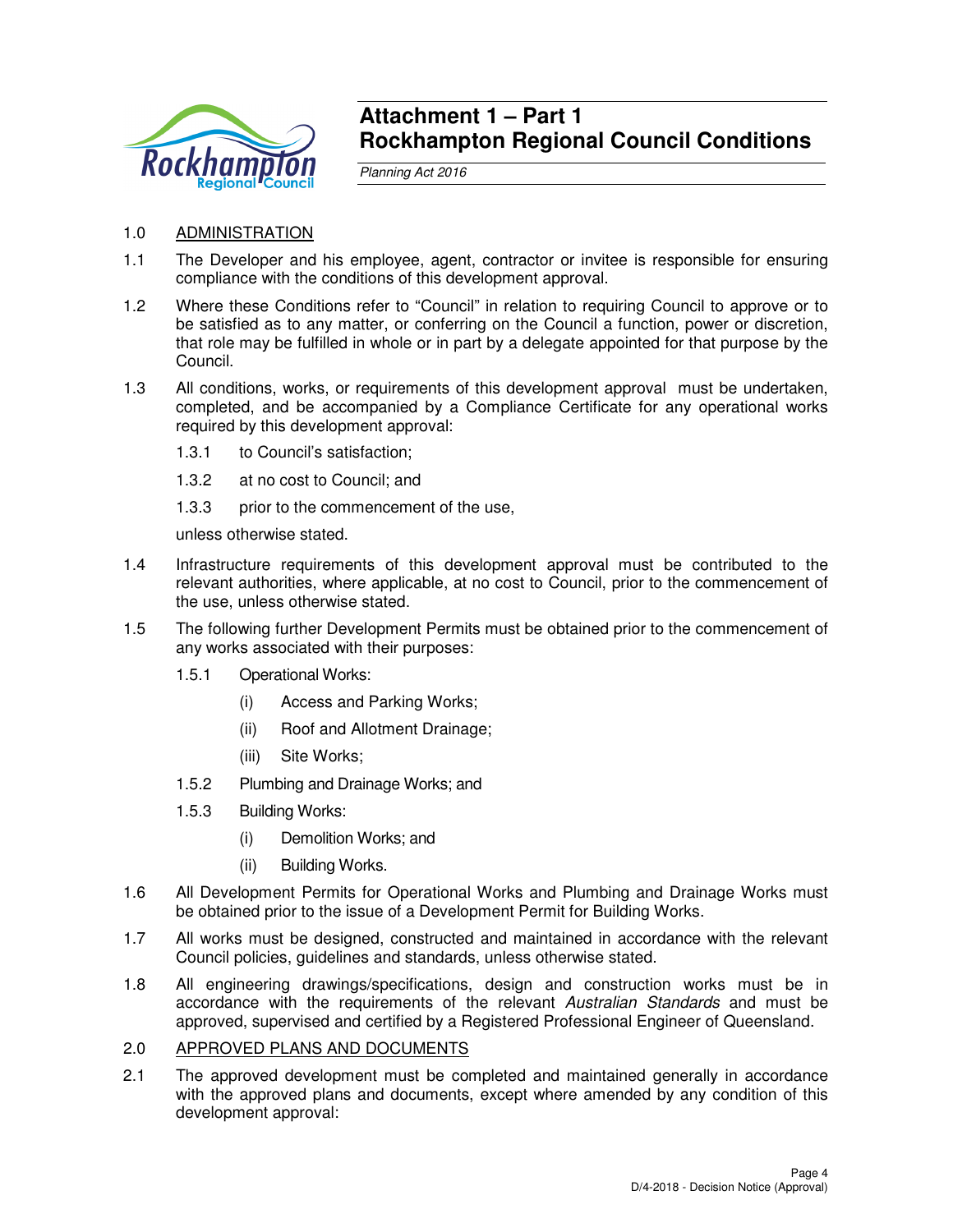| <b>Drawing/report title</b>       | <b>Prepared by</b>            | Date            | Reference<br>number |
|-----------------------------------|-------------------------------|-----------------|---------------------|
| Proposed Overall Site Plan        | <b>Tony Madden Architects</b> | January 2017    | SK-02               |
| Landscape Plan                    | Tony Madden Architects        | January 2017    | SK-03               |
| Proposed Carpark Extension        | <b>Tony Madden Architects</b> | January 2017    | SK-04               |
| Proposed Admin & Learning Support | Tony Madden Architects        | January 2017    | SK-05               |
| Elevations                        | <b>Tony Madden Architects</b> | January 2017    | SK-06               |
| Proposed GLA                      | Tony Madden Architects        | March 2017      | SK-07               |
| Engineering Infrastructure Report | Calibre Consulting            | 22 January 2018 | 17-003063           |

- 2.2 Where there is any conflict between the conditions of this development approval and the details shown on the approved plans and documents, the conditions of this development approval must prevail.
- 2.3 Where conditions require the above plans or documents to be amended, the revised document(s) must be submitted for approval by Council prior to the submission of an application for a Development Permit for Operational Works.

## 3.0 ACCESS AND PARKING WORKS

- 3.1 A Development Permit for Operational Works (access and parking works) must be obtained prior to the commencement of any access and parking works on the development site.
- 3.2 All access and parking works must be designed and constructed in accordance with the approved plans (refer to condition 2.1), Capricorn Municipal Development Guidelines, Australian Standard AS2890 "Parking facilities" and the provisions of a Development Permit for Operational Works (access and parking works).
- 3.3 All car parking and access areas must be paved or sealed to Council's satisfaction. Design and construction must be in accordance with the provisions of a Development Permit for Operational Works (access and parking works).
- 3.4 All vehicles must ingress and egress the development in a forward gear.
- 3.5 A minimum of fifteen (15) additional parking spaces must be provided on-site.
- 3.6 Parking spaces must be line-marked in accordance with the approved Site Plan (refer to condition 2.1) and in accordance with the Australian Standard AS2890 "Parking facilities" and the provisions of a Development Permit for Operational Works (access and parking works).
- 3.7 All internal pedestrian pathways must be designed and constructed in accordance with Australian Standard AS1428 "Design for access and mobility".

#### 4.0 PLUMBING AND DRAINAGE WORKS

- 4.1 A Development Permit for Plumbing and Drainage Works must be obtained for the removal and/or demolition of any existing structure on the development site.
- 4.2 All internal plumbing and drainage works must be designed and constructed in accordance with the approved plans (refer to condition 2.1), Capricorn Municipal Development Guidelines, Water Supply (Safety and Reliability) Act 2008, Plumbing and Drainage Act 2002, Council's Plumbing and Drainage Policies and the provisions of a Development Permit for Plumbing and Drainage Works.
- 4.3 The development must be connected to Council's reticulated sewerage and water networks.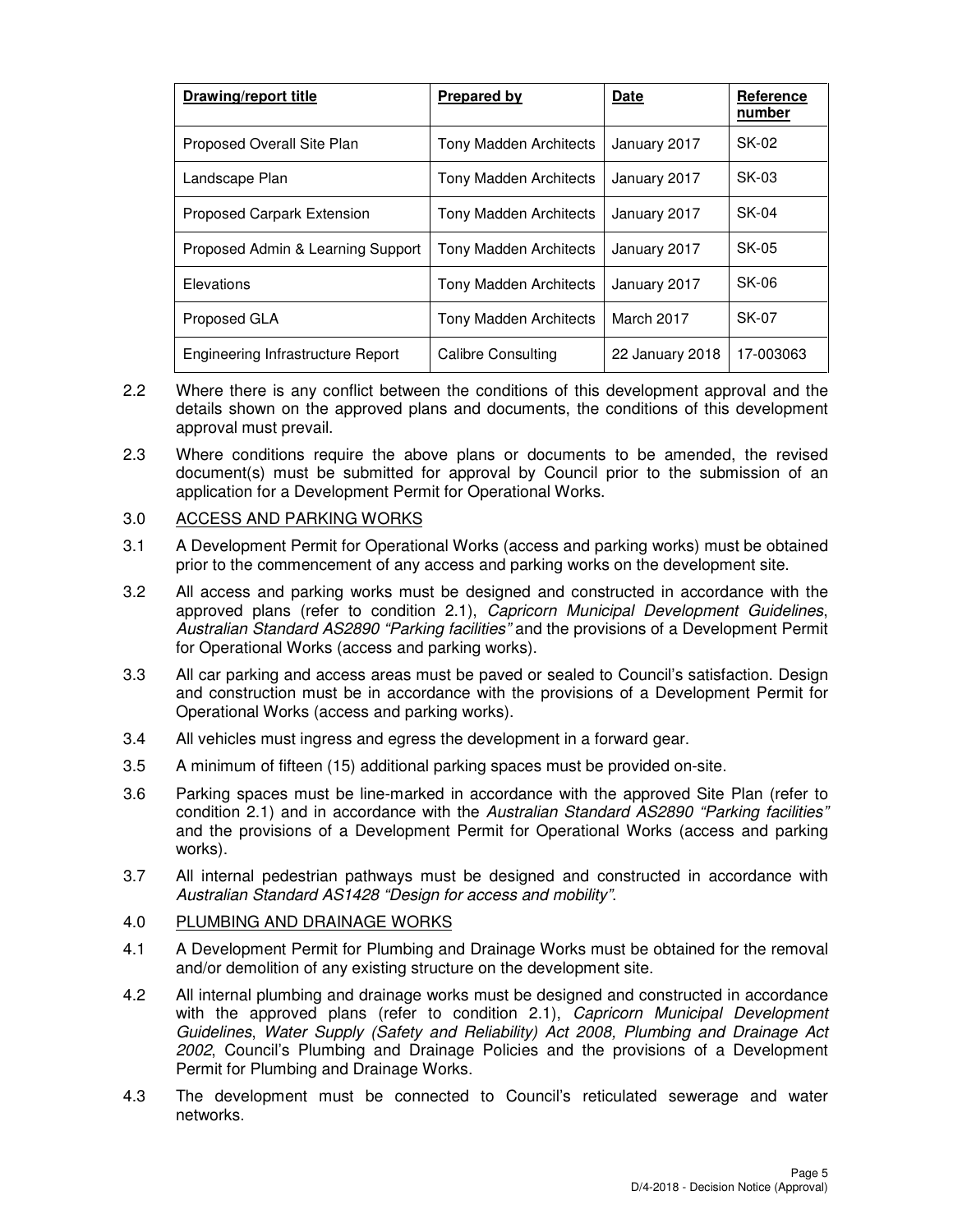- 4.4 The existing sewerage and water connection point(s) must be retained, and upgraded if necessary, to service the development.
- 4.5 Adequate fire-fighting protection must be provided to the development, and must be certified by a hydraulic engineer or other suitably qualified person.
- 4.6 Alteration, disconnection or relocation of internal plumbing and sanitary drainage works associated with the existing buildings must be in accordance with regulated work under the Plumbing and Drainage Act 2002 and Council's Plumbing and Drainage Policies.
- 4.7 The development must comply with Queensland Development Code, Mandatory Part 1.4 "Building over or near relevant infrastructure." Any permit associated with the Building Over/Adjacent to Local Government Sewerage Infrastructure Policy must be obtained prior to the issue of a Development Permit for Building Works.

#### 5.0 ROOF AND ALLOTMENT DRAINAGE WORKS

- 5.1 A Development Permit for Operational Works (roof and allotment drainage works) must be obtained prior to the commencement of any drainage works on the development site.
- 5.2 All roof and allotment drainage works must be designed and constructed in accordance with the approved plans (refer to condition 2.1), Queensland Urban Drainage Manual, Capricorn Municipal Development Guidelines, sound engineering practice and the provisions of a Development Permit for Operational Works (roof and allotment drainage works).
- 5.3 The Developer must install a rainwater tank that is sized sufficiently to mitigate the increase in runoff associated with the additional impervious area. Details of this tank must be submitted with the Operational Works application.
- 5.4 All roof and allotment runoff from the development must be directed to a lawful point of discharge and must not restrict, impair or change the natural flow of runoff water or cause a nuisance to surrounding land or infrastructure.
- 5.5 The development must not increase peak stormwater runoff for a selected range of storm events up to and including a one per cent (1%) Annual exceedance probability storm event, for the post-development conditions.
- 6.0 SITE WORKS
- 6.1 A Development Permit for Operational Works (site works) must be obtained prior to the commencement of any site works on the development site.
- 6.2 Any application for a Development Permit for Operational Works (site works) must be accompanied by an earthworks plan that clearly identifies the following:
	- 6.2.1 the location of cut and/or fill;
	- 6.2.2 the type of fill to be used and the manner in which it is to be compacted;
	- 6.2.3 the quantum of fill to be deposited or removed and finished cut and/or fill levels;
	- 6.2.4 details of any proposed access routes that are intended to be used to transport fill to or from the development site; and
	- 6.2.5 the maintenance of access roads to and from the development site so that they are free of all cut and/or fill material and cleaned as necessary.
- 6.3 All earthworks must be undertaken in accordance with Australian Standard AS3798 "Guidelines on earthworks for commercial and residential developments".
- 6.4 Site works must be constructed such that they do not, at any time, in any way restrict, impair or change the natural flow of runoff water, or cause a nuisance or worsening to surrounding land or infrastructure.
- 6.5 Retaining structures above one (1) metre in height that are not incidental works to a Development Permit for Building Works, must not be constructed unless separately and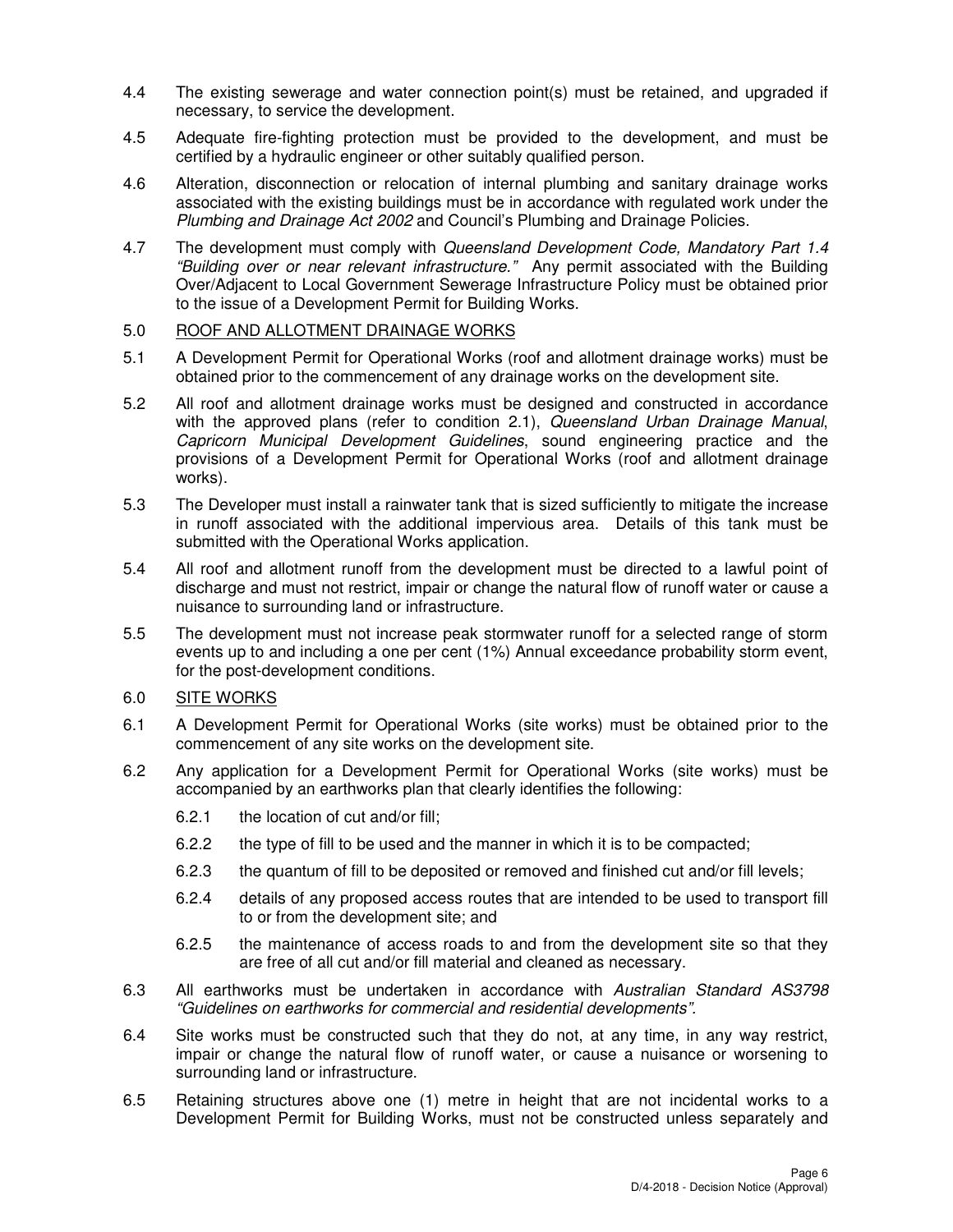specifically certified by a Registered Professional Engineer of Queensland and must be approved as part of a Development Permit for Operational Works (site works).

### 7.0 BUILDING WORKS

- 7.1 A Development Permit for Building Works must be obtained for the removal and/or demolition of any existing structure on the development site.
- 7.2 All external elements, such as air conditioners must be adequately screened from public view, to Council's satisfaction.
- 7.3 Access to and use of the land must comply with the provisions of the Disability Discrimination Act 1992 and/or the Anti-Discrimination Act 1991. If either of those statutes require the provision of access or facilities in a way that is inconsistent with this development approval, those facilities must be provided.
- 7.4 Impervious paved waste storage area/s must be provided in accordance with the Environmental Protection Regulation 2008 and must be:
	- 7.4.1 designed and located so as not to cause a nuisance to neighbouring properties;
	- 7.4.2 screened so as not to be visible from a public space; and
	- 7.4.3 aesthetically screened from any road frontage or adjoining property.

## 8.0 ASSET MANAGEMENT

- 8.1 Any alteration necessary to electricity, telephone, water mains, sewerage mains, and/or public utility installations resulting from the development or in connection with the development, must be undertaken and completed at no cost to Council.
- 8.2 Any damage to existing stormwater, water supply and sewerage infrastructure, kerb and channel, pathway or roadway (including removal of concrete slurry from public land and Council infrastructure), that occurs while any works are being carried out in association with this development approval must be repaired at full cost to the developer. This includes the reinstatement of any existing traffic signs or pavement markings that may have been removed or damaged.

#### 9.0 ENVIRONMENTAL

- 9.1 Any application for a Development Permit for Operational Works must be accompanied by an Erosion and Sediment Control Plan that addresses, but is not limited to, the following:
	- (i) objectives;
	- (ii) site location and topography;
	- (iii) vegetation;
	- (iv) site drainage;
	- (v) soils;
	- (vi) erosion susceptibility;
	- (vii) erosion risk;
	- (viii) concept;
	- (ix) design; and
	- (x) implementation,

for the construction and post-construction phases of work.

9.2 The Erosion Control and Stormwater Control Management Plan prepared by a Registered Professional Engineer of Queensland in accordance with the Capricorn Municipal Design Guidelines, must be implemented, monitored and maintained for the duration of the development works, and until all exposed soil areas are permanently stabilised (for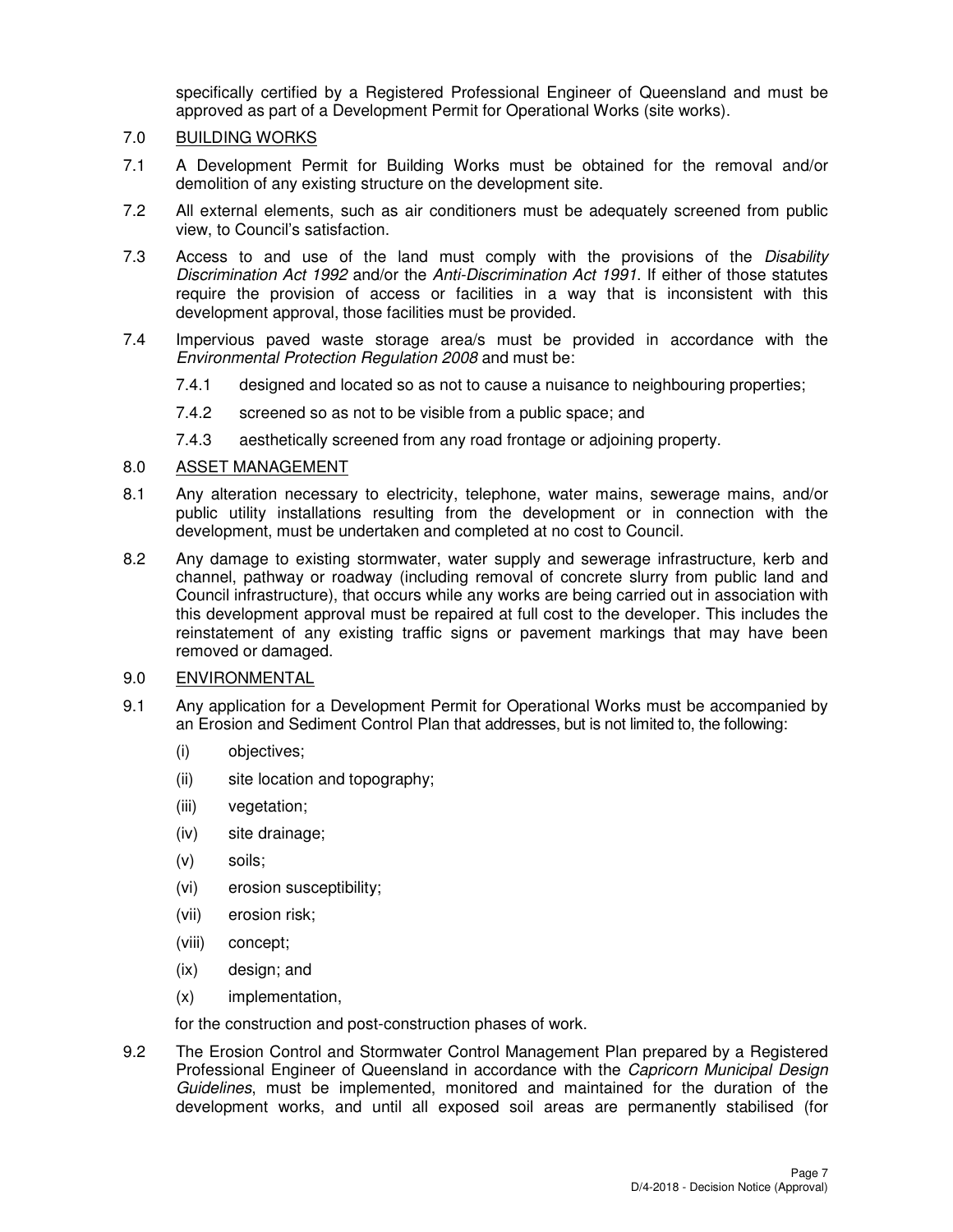example, turfed, hydromulched, concreted, landscaped). The plan must be available on-site for inspection by Council Officers whilst all works are being carried out.

## 10.0 ENVIRONMENTAL HEALTH

- 10.1 Any lighting devices associated with the development, such as sensory lighting, must be positioned on the development site and shielded so as not to cause glare or other nuisance to nearby residents and motorists. Night lighting must be designed, constructed and operated in accordance with Australian Standard AS4282 "Control of the obtrusive effects of outdoor lighting".
- 10.2 Noise emitted from the activity must not cause an environmental nuisance.

### 11.0 OPERATING PROCEDURES

- 11.1 All construction materials, waste, waste skips, machinery and contractors' vehicles must be located and stored or parked within the development site. Storage of materials or parking of construction machinery or contractors' vehicles must not occur within Herbert Street, Meade Street or Rundle Street.
- 11.2 Operations on the development site must have no significant impact on the amenity of adjoining premises or the surrounding area due to the emission of light, noise or dust.
- 11.3 All waste storage areas must be:
	- 11.3.1 kept in a clean and tidy condition; and
	- 11.3.2 maintained in accordance with *Environmental Protection Regulation 2008*.

## ADVISORY NOTES

#### NOTE 1. Asbestos Removal

Any demolition and/or removal works involving asbestos materials must be undertaken in accordance with the requirements of the Work Health and Safety Act 2011 and Public Health Act 2005.

#### NOTE 2. General Environmental Duty

General environmental duty under the *Environmental Protection Act 1994* prohibits unlawful environmental nuisance caused by noise, aerosols, particles, dust, ash, fumes, light, odour or smoke beyond the boundaries of the development site during all stages of the development including earthworks, construction and operation.

#### NOTE 3. General Safety Of Public During Construction

The Work Health and Safety Act 2011 and Manual of Uniform Traffic Control Devices must be complied with in carrying out any construction works, and to ensure safe traffic control and safe public access in respect of works being constructed on a road.

#### NOTE 4. Infrastructure Charges Notice

This application is subject to infrastructure charges in accordance with Council policies. The charges are presented on an Infrastructure Charges Notice.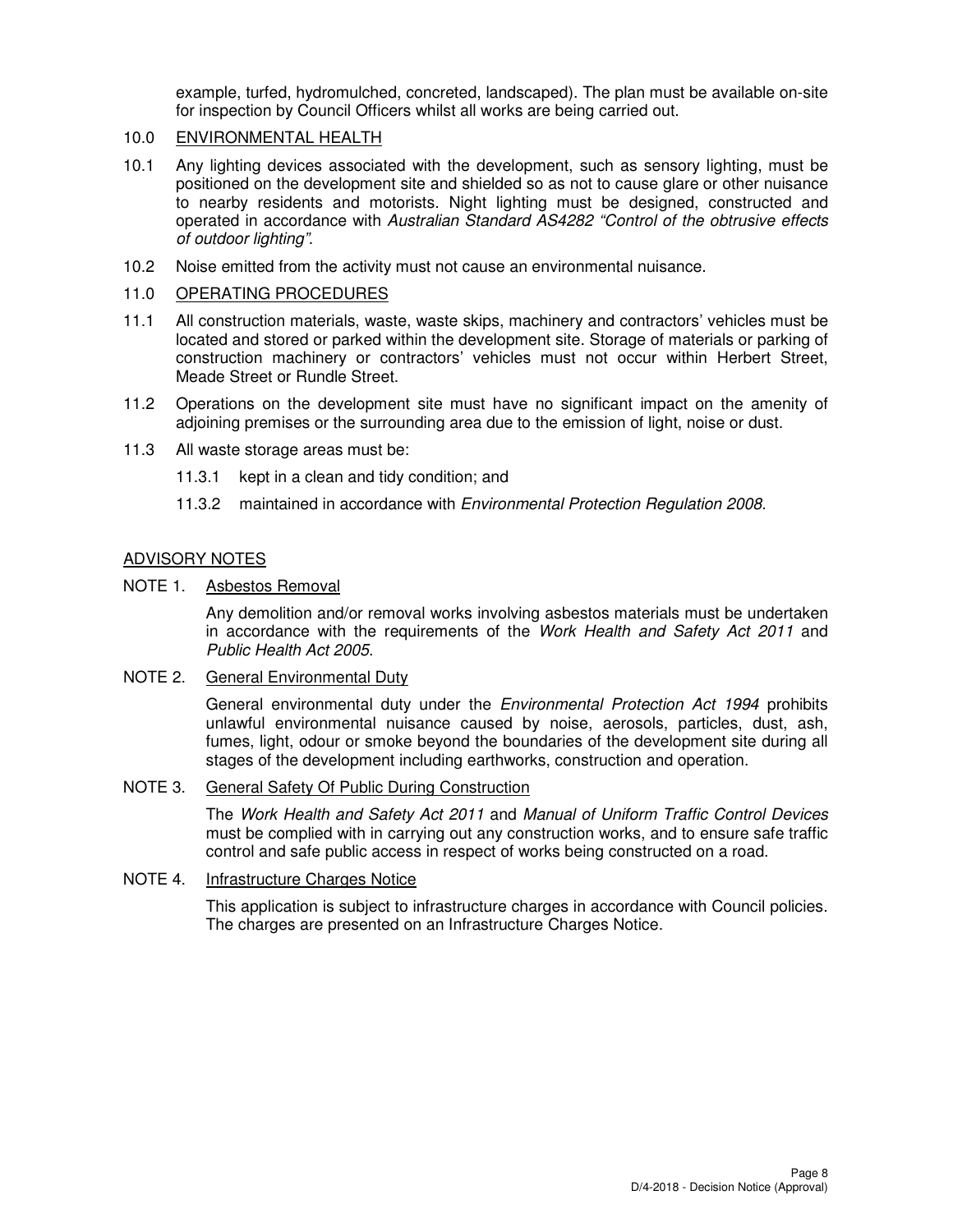

# **Attachment 2 - Appeal Rights**

PLANNING ACT 2016

The following is an extract from the Planning Act 2016 (Chapter 6)

#### **Appeal rights**

#### **229 Appeals to tribunal or P&E Court**

- (1) Schedule 1 states—
	- (a) matters that may be appealed to— (i) either a tribunal or the P&E Court; or (ii) only a tribunal; or (iii) only the P&E Court; and
	- (b) the person—
		- (i) who may appeal a matter (the **appellant**); and
		- (ii) who is a respondent in an appeal of the matter; and (iii) who is a co-respondent in an appeal of the matter; and
		- (iv) who may elect to be a co-respondent in an appeal of the matter.
- (2) An appellant may start an appeal within the appeal period.
- (3) The **appeal period** is—
	- (a) for an appeal by a building advisory agency—10 business days after a decision notice for the decision is given to the agency or
	- (b) for an appeal against a deemed refusal—at any time after the deemed refusal happens; or
	- (c) for an appeal against a decision of the Minister, under chapter 7, part 4, to register premises or to renew the registration of premises—20 business days after a notice is published under section 269(3)(a) or (4); or
	- (d) for an appeal against an infrastructure charges notice— 20 business days after the infrastructure charges notice is given to the person; or
	- (e) for an appeal about a deemed approval of a development application for which a decision notice has not been given—30 business days after the applicant gives the deemed approval notice to the assessment manager; or
	- (f) for any other appeal—20 business days after a notice of the decision for the matter, including an enforcement notice, is given to the person.
	- Note—

See the P&E Court Act for the court's power to extend the appeal period.

- (4) Each respondent and co-respondent for an appeal may be heard in the appeal.
- (5) If an appeal is only about a referral agency's response, the assessment manager may apply to the tribunal or P&E Court to withdraw from the appeal.
- (6) To remove any doubt, it is declared that an appeal against an infrastructure charges notice must not be about—
	- (a) the adopted charge itself; or
	- (b) for a decision about an offset or refund—
		- (i) the establishment cost of trunk infrastructure identified in a LGIP; or
		- (ii) the cost of infrastructure decided using the method
- included in the local government's charges resolution. **230 Notice of appeal**
- (1) An appellant starts an appeal by lodging, with the registrar of the tribunal or P&E Court, a notice of appeal that—
	- (a) is in the approved form; and
	- (b) succinctly states the grounds of the appeal.
- (2) The notice of appeal must be accompanied by the required fee.
- (3) The appellant or, for an appeal to a tribunal, the registrar must, within the service period, give a copy of the notice of appeal to—
- (a) the respondent for the appeal; and
- (b) each co-respondent for the appeal; and
- (c) for an appeal about a development application under schedule 1, table 1, item 1—each principal submitter for the development application; and
- (d) for an appeal about a change application under schedule 1, table 1, item 2—each principal submitter for the change application; and
- (e) each person who may elect to become a co-respondent for the appeal, other than an eligible submitter who is not a principal submitter in an appeal under paragraph  $(c)$  or  $(d)$ ; and
- (f) for an appeal to the P&E Court—the chief executive; and
- (g) for an appeal to a tribunal under another Act—any other person who the registrar considers appropriate.
- (4) The **service period** is—
	- (a) if a submitter or advice agency started the appeal in the P&E Court—2 business days after the appeal is started; or
	- (b) otherwise—10 business days after the appeal is started.
- (5) A notice of appeal given to a person who may elect to be a co-respondent must state the effect of subsection
- (6) A person elects to be a co-respondent by filing a notice of election, in the approved form, within 10 business days after the notice of appeal is given to the person*.*
- **231 Other appeals**
- (1) Subject to this chapter, schedule 1 and the P&E Court Act, unless the Supreme Court decides a decision or other matter under this Act is affected by jurisdictional error, the decision or matter is non-appealable.
- (2) The Judicial Review Act 1991, part 5 applies to the decision or matter to the extent it is affected by jurisdictional error.
- (3) A person who, but for subsection (1) could have made an application under the Judicial Review Act 1991 in relation to the decision or matter, may apply under part 4 of that Act for a statement of reasons in relation to the decision or matter.
- (4) In this section— **decision** includes—
	- (a) conduct engaged in for the purpose of making a decision; and
	- (b) other conduct that relates to the making of a decision; and
	- (c) the making of a decision or the failure to make a decision; and
	- (d) a purported decision; and
	- (e) a deemed refusal.

**non-appealable**, for a decision or matter, means the decision or matter—

- (a) is final and conclusive; and
- (b) may not be challenged, appealed against, reviewed, quashed, set aside or called into question in any other way under the Judicial Review Act 1991 or otherwise, whether by the Supreme Court, another court, a tribunal or another entity; and
- (c) is not subject to any declaratory, injunctive or other order of the Supreme Court, another court, a tribunal or another entity on any ground.

#### **232 Rules of the P&E Court**

- (1) A person who is appealing to the P&E Court must comply with the rules of the court that apply to the appeal.
- (2) However, the P&E Court may hear and decide an appeal even if the person has not complied with rules of the P&E Court.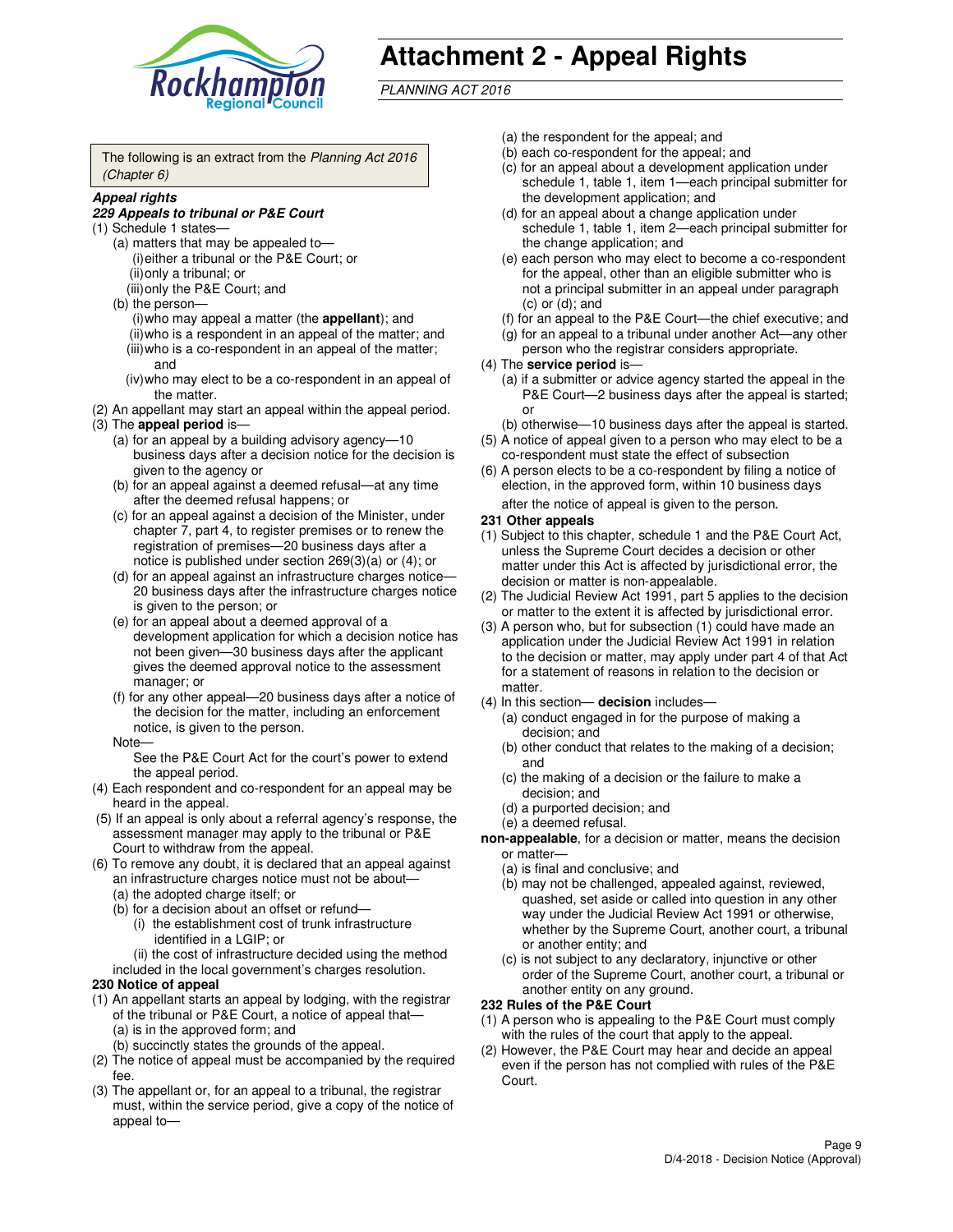

## **Appeal Rights**

PLANNING ACT 2016

## **Schedule 1**

## **Appeals section 229**

#### **1 Appeal rights and parties to appeals**

- (1) Table 1 states the matters that may be appealed to—(a) the P&E court; or (b) a tribunal.
- (2) However, table 1 applies to a tribunal only if the matter involves—
	- (a) the refusal, or deemed refusal of a development application, for—
	- (i) a material change of use for a classified building; or
	- (ii) operational work associated with building work, a retaining wall, or a tennis court; or
	- (b) a provision of a development approval for—
	- (i) a material change of use for a classified building; or
- (ii) operational work associated with building work, a retaining wall, or a tennis court; or
	- (c) if a development permit was applied for—the decision to give a preliminary approval for—
		- (i) a material change of use for a classified building; or
		- (ii) operational work associated with building work, a retaining wall, or a tennis court; or
	- (d) a development condition if—
		- (i) the development approval is only for a material change of use that involves the use of a building classified under the Building Code as a class 2 building; and
		- (ii) the building is, or is proposed to be, not more than 3 storeys; and
		- (iii) the proposed development is for not more than 60 sole-occupancy units; or
	- (e) a decision for, or a deemed refusal of, an extension application for a development approval that is only for a material change of use of a classified building; or
	- (f) a decision for, or a deemed refusal of, a change application for a development approval that is only for a material change of use of a classified building; or
	- (g) a matter under this Act, to the extent the matter relates to—
		- (i) the Building Act, other than a matter under that Act that may or must be decided by the Queensland Building and Construction Commission; or
		- (ii) the Plumbing and Drainage Act, part 4 or 5; or
	- (h) a decision to give an enforcement notice in relation to a matter under paragraphs (a) to (g); or
	- (i) a decision to give an infrastructure charges notice; or
	- (j) the refusal, or deemed refusal, of a conversion application; or
	- (k) a matter that, under another Act, may be appealed to the tribunal; or
	- (l) a matter prescribed by regulation.
- (3) Also, table 1 does not apply to a tribunal if the matter
	- involves—
	- (a) for a matter in subsection  $(2)(a)$  to  $(d)$ 
		- (i) a development approval for which the development application required impact assessment; and
		- (ii) a development approval in relation to which the assessment manager received a properly made submission for the development application; or
	- (b) a provision of a development approval about the identification or inclusion, under a variation approval, of a matter for the development.
- (4) Table 2 states the matters that may be appealed only to the P&E Court.
- (5) Table 3 states the matters that may be appealed only to the tribunal.
- (6) In each table—
	- (a) column 1 states the appellant in the appeal; and
	- (b) column 2 states the respondent in the appeal; and
	- (c) column 3 states the co-respondent (if any) in the appeal; and
	- (d) column 4 states the co-respondents by election (if any) in the appeal.
- $(7)$  If the chief executive receives a notice of appeal under section  $230(3)(f)$ , the chief executive may elect to be a corespondent in the appeal.

| Table 1<br>Appeals to the P&E Court and, for certain matters, to a tribunal                                                                                                                                                                                                                                                                    |                           |                                         |                                                       |  |
|------------------------------------------------------------------------------------------------------------------------------------------------------------------------------------------------------------------------------------------------------------------------------------------------------------------------------------------------|---------------------------|-----------------------------------------|-------------------------------------------------------|--|
| 1. Development applications<br>An appeal may be made against-<br>(a) the refusal of all or part of the development application; or<br>(b) the deemed refusal of the development application; or<br>(c) a provision of the development approval; or<br>(d) if a development permit was applied for—the decision to give a preliminary approval. |                           |                                         |                                                       |  |
| Column 4<br>Column 1<br>Column 2<br>Column 3                                                                                                                                                                                                                                                                                                   |                           |                                         |                                                       |  |
| Appellant                                                                                                                                                                                                                                                                                                                                      | Respondent                | Co-respondent                           | Co-respondent by election                             |  |
| (if any)<br>$($ if any $)$                                                                                                                                                                                                                                                                                                                     |                           |                                         |                                                       |  |
| The applicant                                                                                                                                                                                                                                                                                                                                  | The assessment<br>manager | If the appeal is about<br>a concurrence | 1 A concurrence agency that is<br>not a co-respondent |  |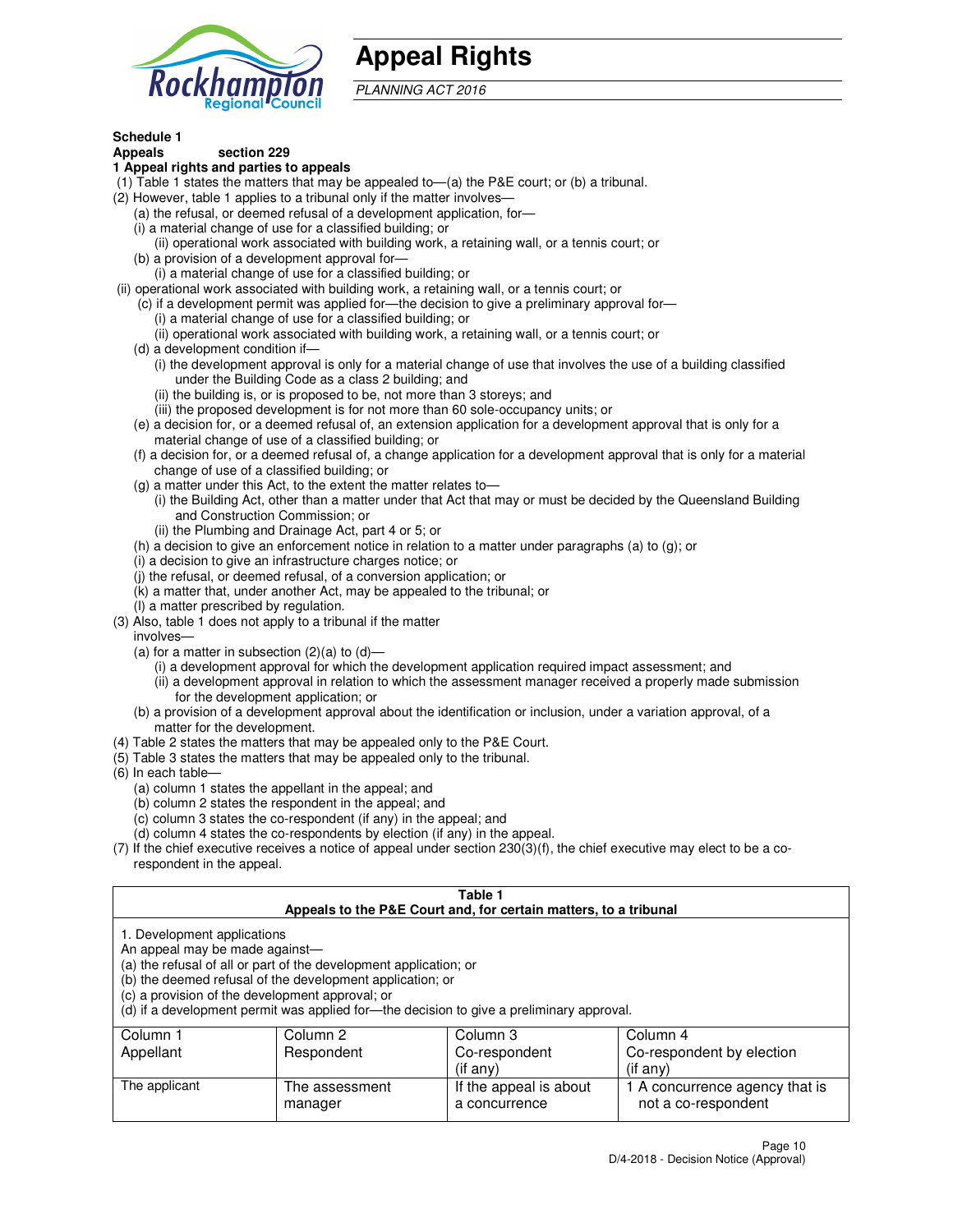| Table 1<br>Appeals to the P&E Court and, for certain matters, to a tribunal                                                                                                                             |                                   |                                                                 |                                                                                                                                                                                                                                                                                                                                                 |  |
|---------------------------------------------------------------------------------------------------------------------------------------------------------------------------------------------------------|-----------------------------------|-----------------------------------------------------------------|-------------------------------------------------------------------------------------------------------------------------------------------------------------------------------------------------------------------------------------------------------------------------------------------------------------------------------------------------|--|
| 2. Change applications                                                                                                                                                                                  |                                   | agency's referral<br>response-the<br>concurrence agency         | 2 If a chosen Assessment<br>manager is the respondent-<br>the prescribed assessment<br>manager<br>3 Any eligible advice agency for<br>the application<br>4 Any eligible submitter for the<br>application                                                                                                                                        |  |
| An appeal may be made against-<br>(b) a deemed refusal of a change application.                                                                                                                         |                                   |                                                                 | (a) a responsible entity's decision for a change application, other than a decision made by the P&E court; or                                                                                                                                                                                                                                   |  |
| Column 1<br>Appellant                                                                                                                                                                                   | Column <sub>2</sub><br>Respondent | Column <sub>3</sub><br>Co-respondent<br>(if any)                | Column 4<br>Co-respondent by election<br>(if any)                                                                                                                                                                                                                                                                                               |  |
| 1 The applicant<br>2 If the responsible<br>entity is the<br>assessment<br>manager-an<br>affected entity that<br>gave a pre-request<br>notice or response<br>notice                                      | The responsible<br>entity         | If an affected entity<br>starts the appeal-the<br>applicant     | 1 A concurrence agency for the<br>development application<br>2 If a chosen assessment<br>manager is the respondent-<br>the prescribed assessment<br>manager<br>3 A private certifier for the<br>development application<br>4 Any eligible advice agency for<br>the change application<br>5 Any eligible submitter for the<br>change application |  |
| 3. Extension applications<br>An appeal may be made against-<br>(a) the assessment manager's decision about an extension application; or<br>(b) a deemed refusal of an extension application.            |                                   |                                                                 |                                                                                                                                                                                                                                                                                                                                                 |  |
| Column 1<br>Appellant                                                                                                                                                                                   | Column <sub>2</sub><br>Respondent | Column <sub>3</sub><br>Co-respondent<br>(if any)                | Column 4<br>Co-respondent by election<br>(if any)                                                                                                                                                                                                                                                                                               |  |
| 1 The applicant<br>1<br>For a matter other<br>2<br>than a deemed<br>refusal of an<br>extension<br>application $-$ a<br>concurrence<br>agency, other than<br>the chief executive,<br>for the application | The assessment<br>manager         | If a concurrence<br>agency starts the<br>appeal - the applicant | If a chosen assessment<br>manager is the respondent $-$ the<br>prescribed assessment manager                                                                                                                                                                                                                                                    |  |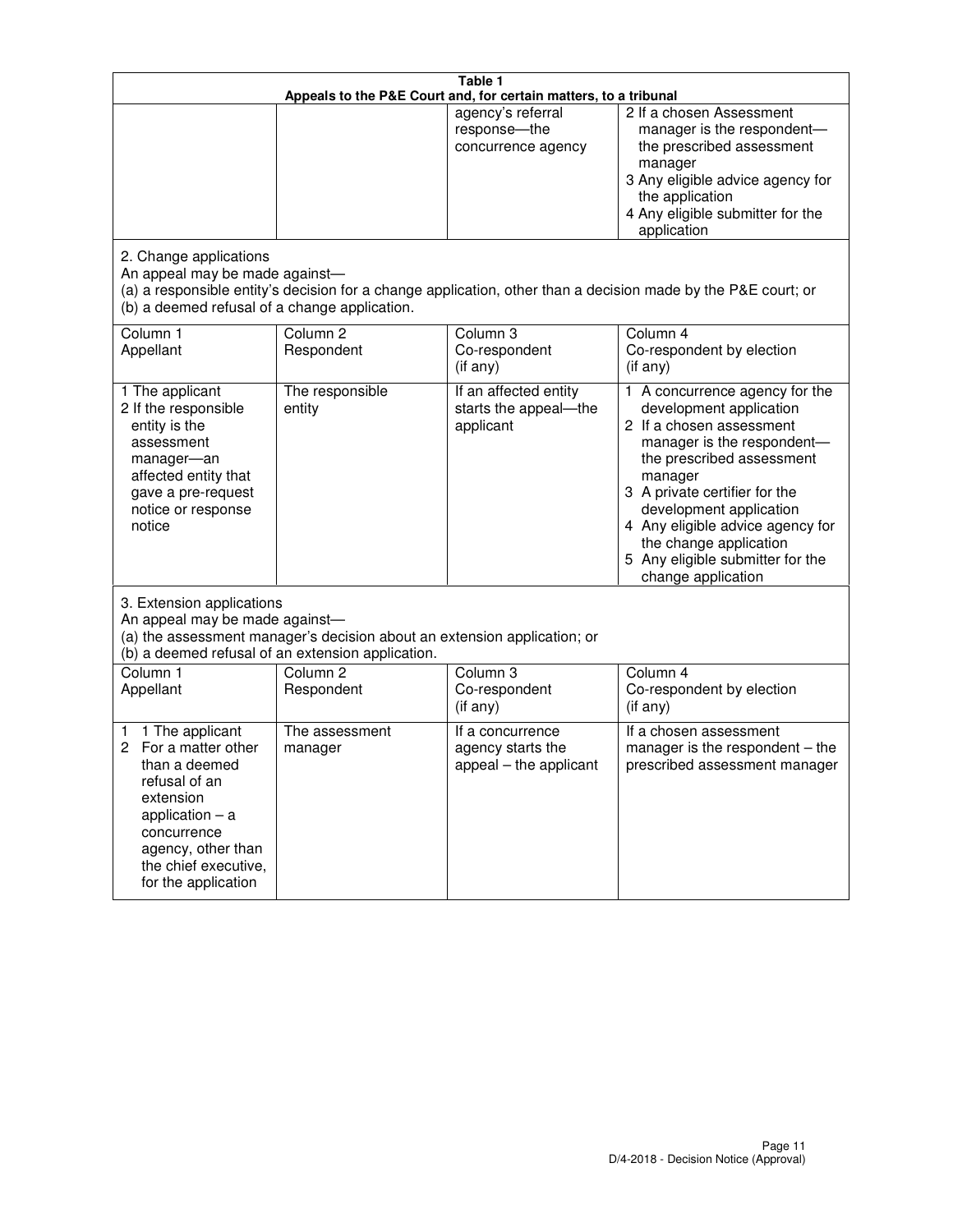#### **Table 1 Appeals to the P&E Court and, for certain matters, to a tribunal**

4. Infrastructure charges notices

An appeal may be made against an infrastructure charges notice on 1 or more of the following grounds

- a) The notice involved an error relating to
	- (i) The application of the relevant adopted charge; or
- Examples of errors in applying an adopted charge
	- The incorrect application of gross floor area for a non-residential development
	- Applying an incorrect 'use category', under a regulation, to the development
		- (i) The working out of extra demands, for section 120; or
		- (ii) An offset or refund; or
- b) The was no decision about an offset or refund; or
- c) If the infrastructure charges notice states a refund will be given the timing for giving the refund; or
- d) The amount of the charge is so unreasonable that no reasonable relevant local government could have imposed the amount.

| Column 1<br>Appellant                                    | Column 2<br>Respondent                                                    | Column 3<br>Co-respondent<br>$($ if any $)$ | Column 4<br>Co-respondent by election<br>$($ if any $)$ |
|----------------------------------------------------------|---------------------------------------------------------------------------|---------------------------------------------|---------------------------------------------------------|
| The person given the<br>Infrastructure charges<br>notice | The local government<br>that gave the<br>infrastructure charges<br>notice |                                             |                                                         |

5. Conversion applications

An appeal may be made against—

(a) the refusal of a conversion application; or

(b) a deemed refusal of a conversion application.

| Column 1<br>Appellant | Column 2<br>Respondent                                                  | Column 3<br>Co-respondent<br>$($ if any $)$ | Column 4<br>Co-respondent by election<br>$($ if any $)$ |
|-----------------------|-------------------------------------------------------------------------|---------------------------------------------|---------------------------------------------------------|
| The applicant         | The local government<br>to which the conversion<br>application was made |                                             |                                                         |

6. Enforcement notices

An appeal may be made against the decision to give an enforcement notice.

| Column 1<br>Appellant                      | Column 2<br>Respondent       | Column 3<br>Co-respondent<br>$($ if any $)$ | Column 4<br>Co-respondent by election<br>(if any)                                                                                                                          |
|--------------------------------------------|------------------------------|---------------------------------------------|----------------------------------------------------------------------------------------------------------------------------------------------------------------------------|
| The person given the<br>enforcement notice | The enforcement<br>authority |                                             | If the enforcement authority is<br>not the local government for<br>the premises in relation to which<br>the offence is alleged to have<br>happened-the local<br>government |

#### **Table 2 Appeals to the P&E Court only**

1. Appeals from tribunal

An appeal may be made against a decision of a tribunal, other than a decision under

section 252, on the ground of—

(a) an error or mistake in law on the part of the tribunal; or

(b) jurisdictional error.

| Column 1<br>Appellant                             | Column 2<br>Respondent                                    | Column 3<br>Co-respondent<br>(if any) | Column 4<br>Co-respondent by election<br>(if any) |
|---------------------------------------------------|-----------------------------------------------------------|---------------------------------------|---------------------------------------------------|
| A party to the<br>proceedings for the<br>decision | The other party to the<br>proceedings for the<br>decision | -                                     |                                                   |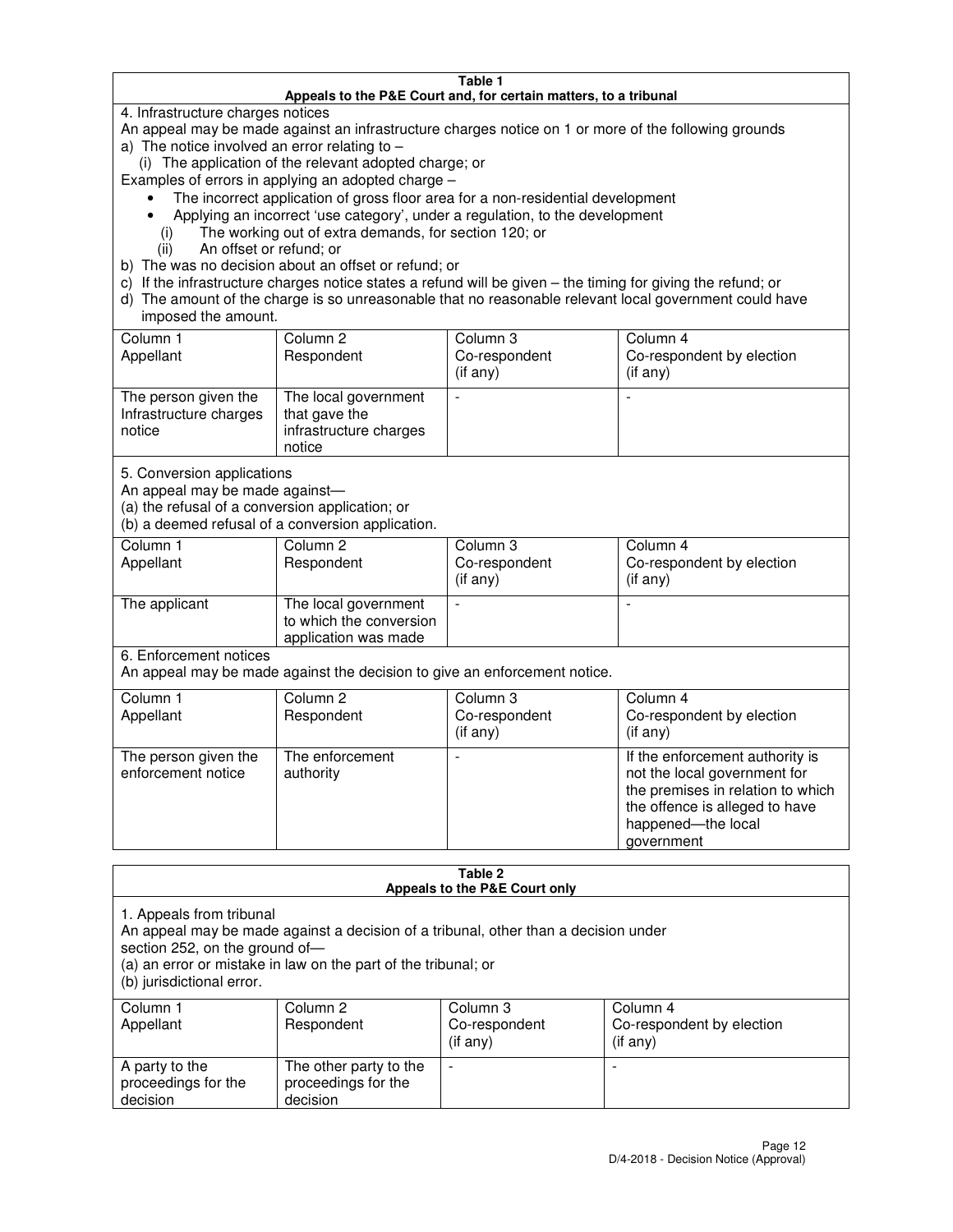#### **Table 2 Appeals to the P&E Court only**

2. Eligible submitter appeals

An appeal may be made against the decision to give a development approval, or an approval for a change application, to the extent that the decision relates to—

(a) any part of the development application for the development approval that required impact assessment; or (b) a variation request.

| Column 1<br>Appellant                                                                                                                                                                                                                                                                                                                                                                                              | Column <sub>2</sub><br>Respondent                                                                                          | Column 3<br>Co-respondent<br>(if any)                                                                                    | Column 4<br>Co-respondent by election<br>(i f any)   |
|--------------------------------------------------------------------------------------------------------------------------------------------------------------------------------------------------------------------------------------------------------------------------------------------------------------------------------------------------------------------------------------------------------------------|----------------------------------------------------------------------------------------------------------------------------|--------------------------------------------------------------------------------------------------------------------------|------------------------------------------------------|
| 1 For a development<br>application-an<br>eligible submitter for<br>the development<br>application<br>2 For a change<br>application-an<br>eligible submitter for<br>the change<br>application                                                                                                                                                                                                                       | 1 For a development<br>application-the<br>assessment<br>manager<br>2 For a change<br>application-the<br>responsible entity | 1 The applicant<br>2 If the appeal is<br>about a concurrence<br>agency's referral<br>response--the<br>concurrence agency | Another eligible<br>submitter for the<br>application |
| 3. Eligible submitter and eligible advice agency appeals<br>An appeal may be made against a provision of a development approval, or failure to<br>include a provision in the development approval, to the extent the matter relates to-<br>(a) any part of the development application or the change application, for the development approval, that<br>required impact assessment; or<br>(b) a variation request. |                                                                                                                            |                                                                                                                          |                                                      |
| Column 1<br>Appellant                                                                                                                                                                                                                                                                                                                                                                                              | Column <sub>2</sub><br>Respondent                                                                                          | Column 3<br>Co-respondent<br>(i f any)                                                                                   | Column 4<br>Co-respondent by election<br>(i f any)   |
| 1 For a development<br>application-an<br>eligible submitter for<br>the development                                                                                                                                                                                                                                                                                                                                 | 1 For a development<br>application-the<br>assessment<br>manager                                                            | 1 The applicant<br>2 If the appeal is<br>about a concurrence<br>agency's referral                                        | Another eligible submitter for the<br>application    |

response—the concurrence agency

change application 4. Compensation claims

application 2 For a change application—an eligible submitter for

the change application 3 An eligible advice agency for the development application or

An appeal may be made against—

(a) a decision under section 32 about a compensation claim; or

2 For a change application—the responsible entity

(b) a decision under section 265 about a claim for compensation; or

(c) a deemed refusal of a claim under paragraph (a) or (b).

| Column 1<br>Appellant                      | Column 2<br>Respondent                                 | Column 3<br>Co-respondent<br>$(if$ any) | Column 4<br>Co-respondent by election<br>(if any) |
|--------------------------------------------|--------------------------------------------------------|-----------------------------------------|---------------------------------------------------|
| A person dissatisfied<br>with the decision | The local<br>government to which<br>the claim was made | -                                       |                                                   |
| 5. Registered premises                     |                                                        |                                         |                                                   |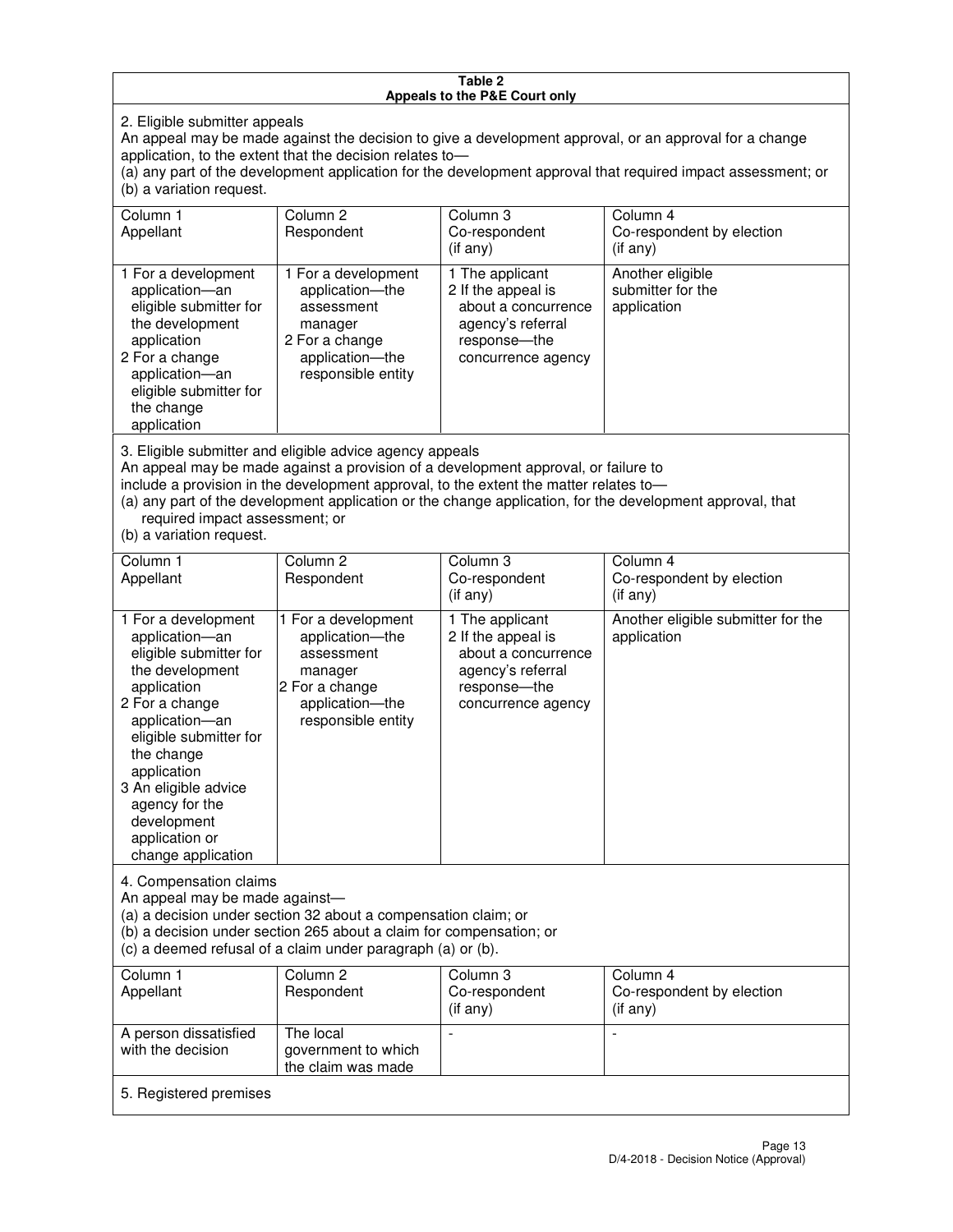| Table 2<br>Appeals to the P&E Court only                                                                                                                                                                                                                                                                                |                                   |                                       |                                                                                                                                                                             |  |
|-------------------------------------------------------------------------------------------------------------------------------------------------------------------------------------------------------------------------------------------------------------------------------------------------------------------------|-----------------------------------|---------------------------------------|-----------------------------------------------------------------------------------------------------------------------------------------------------------------------------|--|
| An appeal may be made against a decision of the Minister under chapter 7, part 4.                                                                                                                                                                                                                                       |                                   |                                       |                                                                                                                                                                             |  |
|                                                                                                                                                                                                                                                                                                                         |                                   |                                       |                                                                                                                                                                             |  |
| Column 1<br>Appellant                                                                                                                                                                                                                                                                                                   | Column <sub>2</sub><br>Respondent | Column <sub>3</sub><br>Co-respondent  | Column <sub>4</sub><br>Co-respondent by election                                                                                                                            |  |
|                                                                                                                                                                                                                                                                                                                         |                                   | $($ if any $)$                        | (if any)                                                                                                                                                                    |  |
| 1 A person given a<br>decision notice about<br>the decision<br>2 If the decision is to<br>register premises or<br>renew the<br>registration of<br>premises-an owner<br>or occupier of<br>premises in the<br>affected area for the<br>registered premises<br>who is dissatisfied<br>with the decision                    | <b>The Minister</b>               |                                       | If an owner or occupier starts the<br>appeal – the owner of the<br>registered premises                                                                                      |  |
| 6. Local laws<br>An appeal may be made against a decision of a local government, or conditions applied,<br>under a local law about-<br>(a) the use of premises, other than a use that is the natural and ordinary consequence of prohibited<br>development; or<br>(b) the erection of a building or other structure.    |                                   |                                       |                                                                                                                                                                             |  |
| Column 1                                                                                                                                                                                                                                                                                                                | Column <sub>2</sub>               | Column 3                              | Column $\overline{4}$                                                                                                                                                       |  |
| Appellant                                                                                                                                                                                                                                                                                                               | Respondent                        | Co-respondent<br>(if any)             | Co-respondent by election<br>(if any)                                                                                                                                       |  |
| A person who-<br>(a) applied for the<br>decision; and<br>(b) is dissatisfied with<br>the decision or<br>conditions.                                                                                                                                                                                                     | The local government              |                                       |                                                                                                                                                                             |  |
|                                                                                                                                                                                                                                                                                                                         |                                   | Table 3                               |                                                                                                                                                                             |  |
| Appeals to the tribunal only<br>1. Building advisory agency appeals<br>An appeal may be made against giving a development approval for building work to the extent the building<br>work required code assessment against the building assessment provisions.<br>Column 1<br>Column <sub>2</sub><br>Column 3<br>Column 4 |                                   |                                       |                                                                                                                                                                             |  |
| Appellant                                                                                                                                                                                                                                                                                                               | Respondent                        | Co-respondent<br>(if any)             | Co-respondent by election<br>(if any)                                                                                                                                       |  |
| A building advisory<br>agency for the<br>development application<br>related to the approval                                                                                                                                                                                                                             | The assessment<br>manager         | The applicant                         | 1 A concurrence agency for the<br>development application<br>related to the approval<br>2 A private certifier for the<br>development application<br>related to the approval |  |
| 3. Certain decisions under the Building Act and the Plumbing and Drainage Act<br>An appeal may be made against a decision under-<br>(a) the Building Act, other than a decision made by the Queensland Building and Construction Commission; or<br>(b) the Plumbing and Drainage Act, part 4 or 5.                      |                                   |                                       |                                                                                                                                                                             |  |
| Column 1<br>Appellant                                                                                                                                                                                                                                                                                                   | Column <sub>2</sub><br>Respondent | Column 3<br>Co-respondent<br>(if any) | Column 4<br>Co-respondent by election<br>(if any)                                                                                                                           |  |